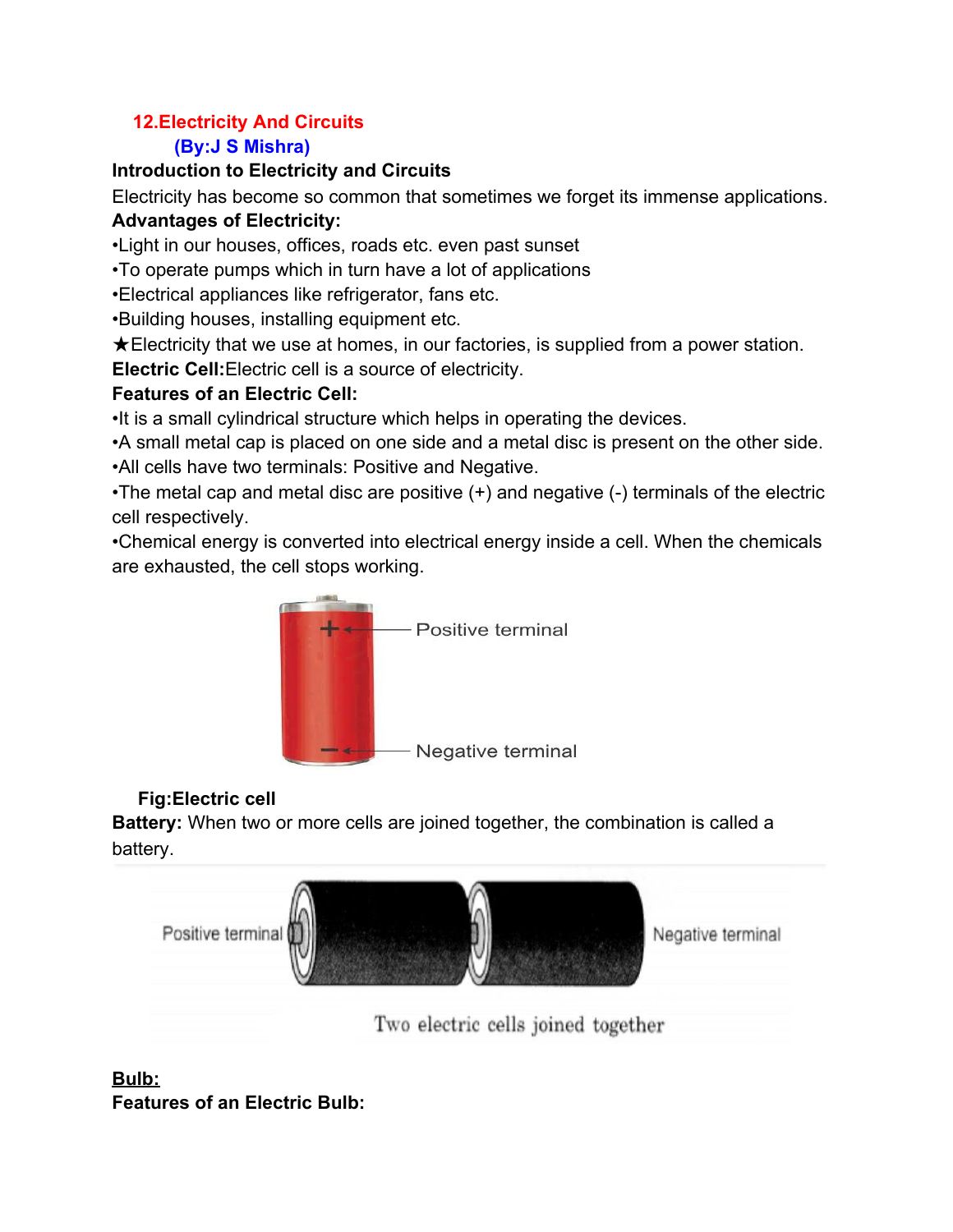•The outer covering is glass and the base is metallic.

•The part of the bulb which glows is called Filament and is made up of tungsten.

•The filament is attached to two wires. One of the wires is connected to the metal case at the base and the other wire is connected to the metal wire at the centre of the base. •Base of the bulb and metal tip are the terminals of the bulb and they do not touch each other.



## $(a)$  Torch bulb  $(b)$  Inside torch bulb

**Circuit:** The complete path, from one terminal of the electric cell through the bulb and back to the other terminal of the electric cell, is called a circuit.

**Open circuit:** If there is any gap in the path of a circuit, the bulb does not light up. Such a circuit is called an open circuit.



**Closed circuit:** The bulb lights up only when a bulb and wire form a complete path, which starts at one terminal of an electric cell and ends at the other terminal. Such a circuit is called a closed circuit.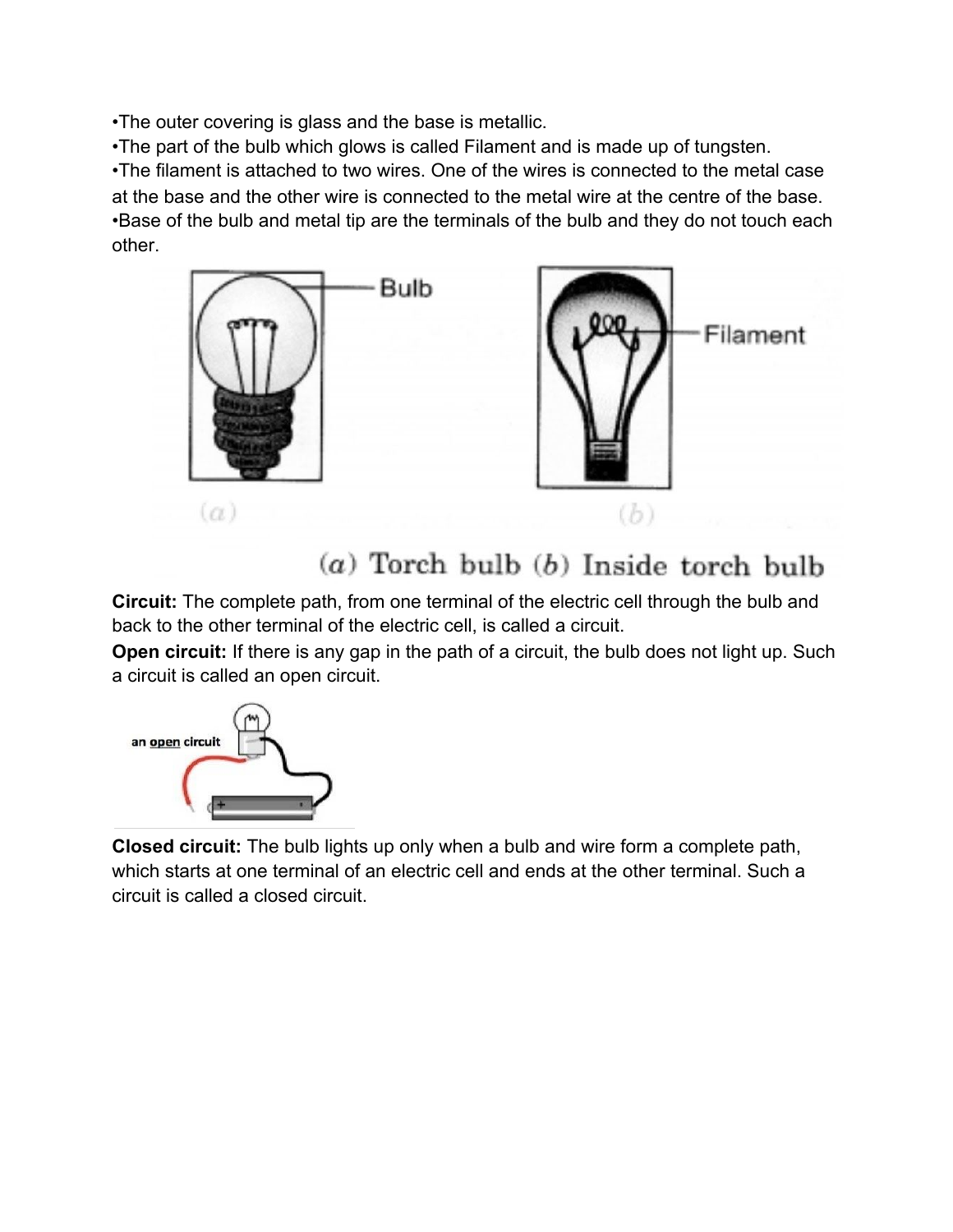

**Flow of current in a circuit:** As soon as the path from one terminal of electric cell to the other is completed, an electric current starts flowing through the circuit and the bulb lights up. The electric current flows from the positive terminal of the electric cell to its negative terminal.



Direction of current flow in an electric circuit

In the bulb, current enters through one of its terminals, flows through the filament inside the bulb and comes out through the other terminal of the bulb. When the current flows through the filament, it starts glowing.

### **Conductors and Insulators**

#### **Conductors:-**

Materials through which electric current can flow are called conductors.

Most metals are conductors.

Our body is also a good conductor.

#### **Insulators:-**

Materials, through which the electric current cannot pass, are called insulators. In other words, insulators are the bad conductors of electricity.

Rubber and wood are insulators.

**Conduction tester:** It is a simple device to test whether a material is a conductor or insulator.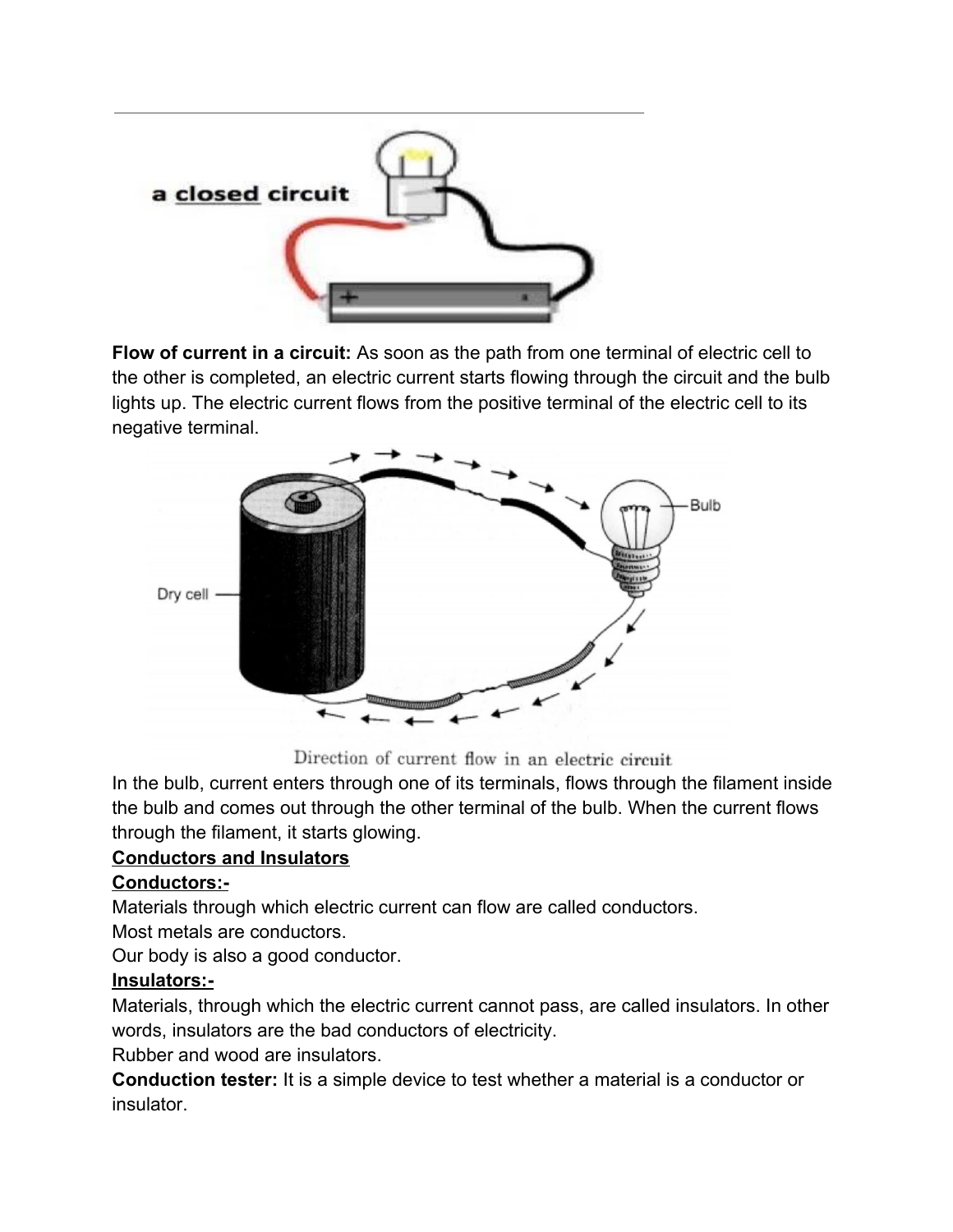

# Conduction tester and key

**Fused bulb:** If the filament of the bulb is broken, the circuit is not completed and hence the current cannot flow. The bulb with broken filament is called a fused bulb. When a bulb gets fused, it does not light up.

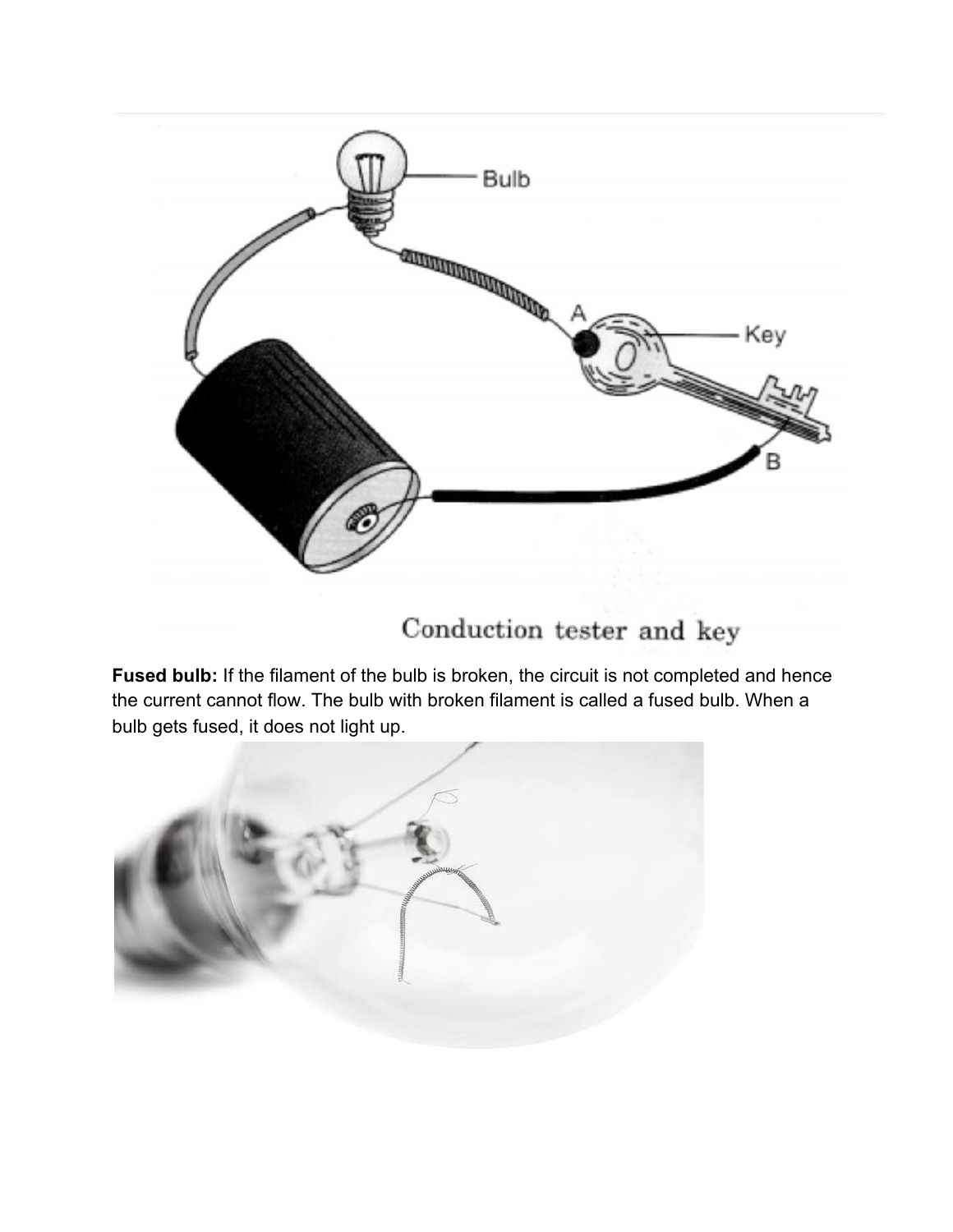**Electric switch:** Electric switch is a simple device that either breaks the circuit or completes it to stop or start the flow of current.

When the switch completes the circuit, it is called closed switch.

When the switch breaks the circuit, it is called open switch.



 $(a)$  Closed switch  $(b)$  Open switch

### **Electric Torch**

An electric torch has one or more dry cells inside it, which act as the 'source'. These cells are connected through a switch to a small bulb. When the switch is pushed to the 'on' position, the circuit is complete and the bulb glows. When the switch is pushed to the 'off' position, the circuit is incomplete (broken). Now the current cannot flow through the circuit, and the light goes out.



Fig- Electric Torch